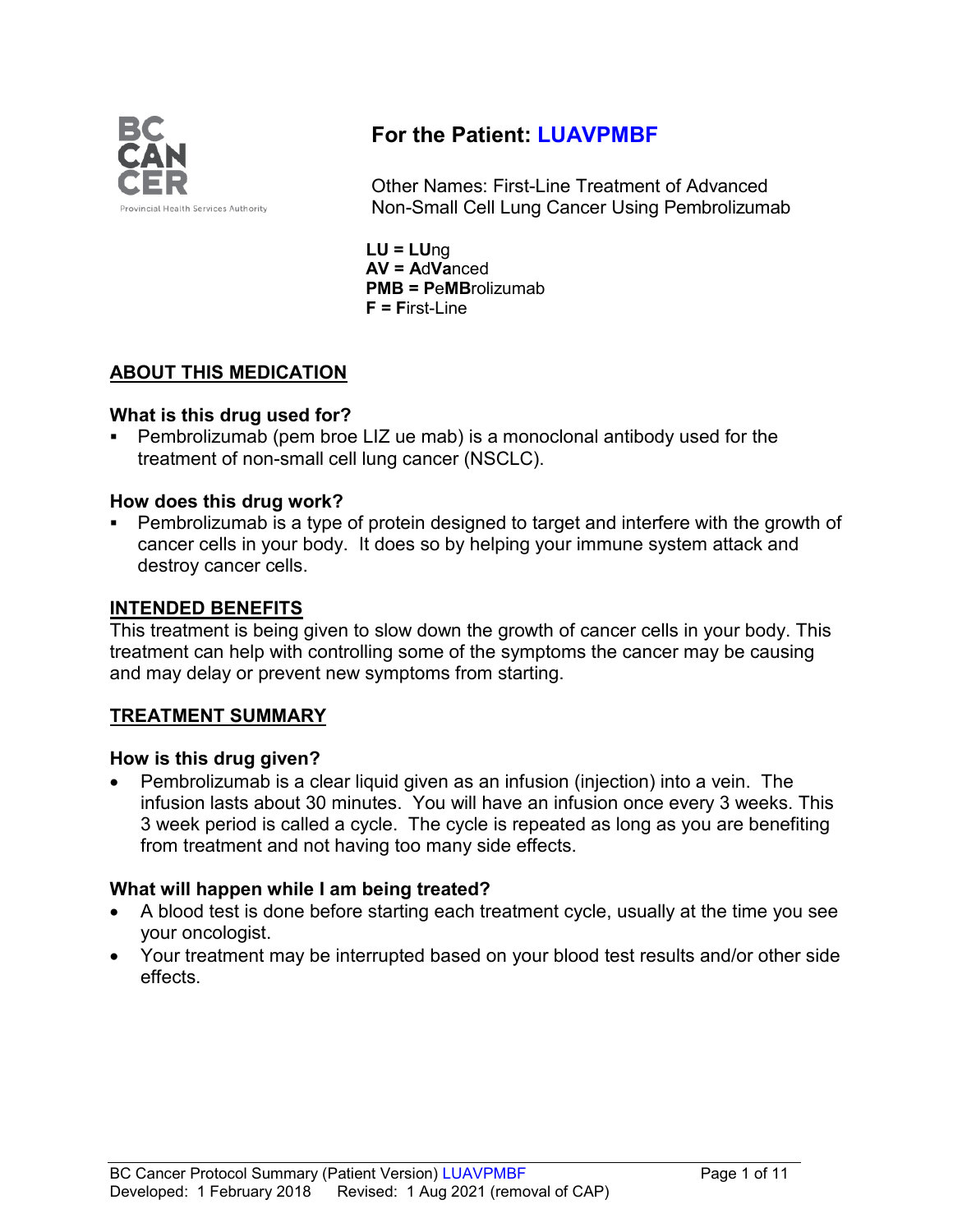### **OTHER INSTRUCTIONS**

• *It is very important to report side effects immediately to your doctor. Do not manage side effects at home without first speaking with your doctor. Be aware that symptoms may be delayed and can develop months after your last dose.*

#### **What other drugs or foods can interact with pembrolizumab?**

- Other drugs may **interact** with pembrolizumab. Check with your doctor or pharmacist before you start or stop taking any other drugs including all prescription and nonprescription medicines, steroids or other medicines that lower your immune response, vitamins, and herbal supplements.
- The drinking of alcohol (in small amounts) does not appear to affect the safety or usefulness of pembrolizumab.

### **Other important things to know:**

- **Before you are given pembrolizumab**, talk to your doctor or pharmacist if you:
	- $\circ$  have an active condition where your immune system attacks your body (autoimmune disease), such as ulcerative colitis, Crohn's disease, lupus, rheumatoid arthritis or sarcoidosis.
	- $\circ$  take other medicines that make your immune system weak. Examples of these may include steroids, such as prednisone.
	- o had an organ transplant, such as a kidney transplant.
	- o have any other medical conditions.
- Pembrolizumab may damage sperm and may harm the baby if used during pregnancy. It is best to use **birth control** while being treated with pembrolizumab and for at least **4 months** after the last dose. Tell your doctor right away if you or your partner becomes pregnant. Do not breast feed during treatment.
- Pembrolizumab may pass into your breast milk. **Do not breastfeed** during treatment
- **Tell** doctors or dentists that you are being treated with pembrolizumab before you receive any treatment from them.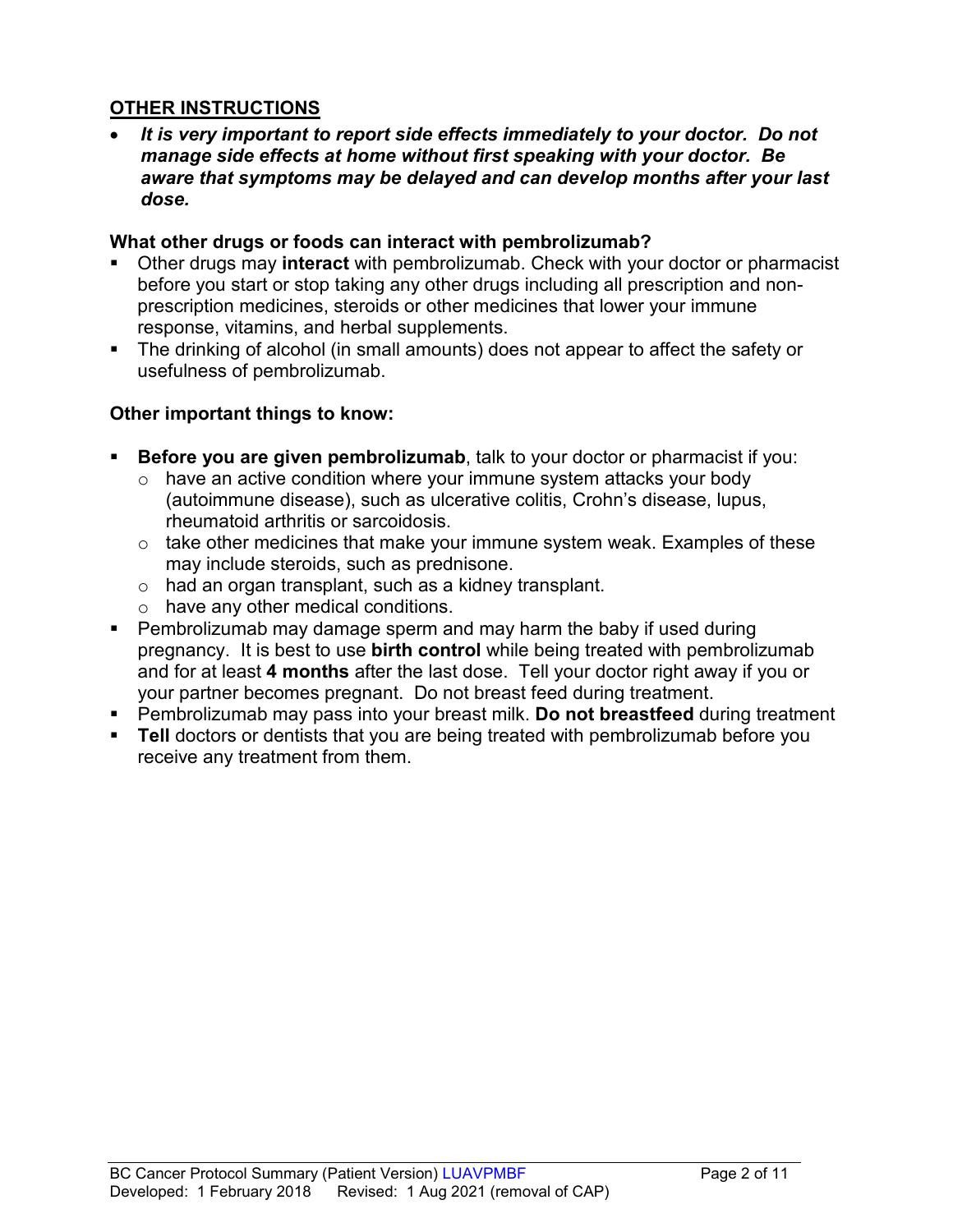## **SIDE EFFECTS AND WHAT TO DO ABOUT THEM**

### **Pembrolizumab may cause serious immune reactions against your own body (autoimmune) affecting many parts.**

### **Are there any risks?**

Unexpected and unlikely side effects can occur with any drug treatment. The ones listed below are particularly important for you to be aware of as they are directly related to the common actions of the drug in your treatment plan.

## **What is the most important information I should know about SERIOUS SIDE EFFECTS?**

- Pembrolizumab can cause serious side effects in many parts of your body. These side effects are most likely to begin during treatment; however, side effects can show up months after your last treatment with pembrolizumab.
- **Tell** your doctor as soon as possible if you have any of serious side effects listed in the table below or your symptoms get worse.
- **Do not try to treat or diagnose symptoms yourself**. Getting medical treatment right away may keep the problem from becoming more serious.

The following side effects were most frequently reported:

### **Very common (more than 1 in 10 people)**

- diarrhea
- itching, rash
- joint pain
- feeling tired
- feeling less hungry
- cough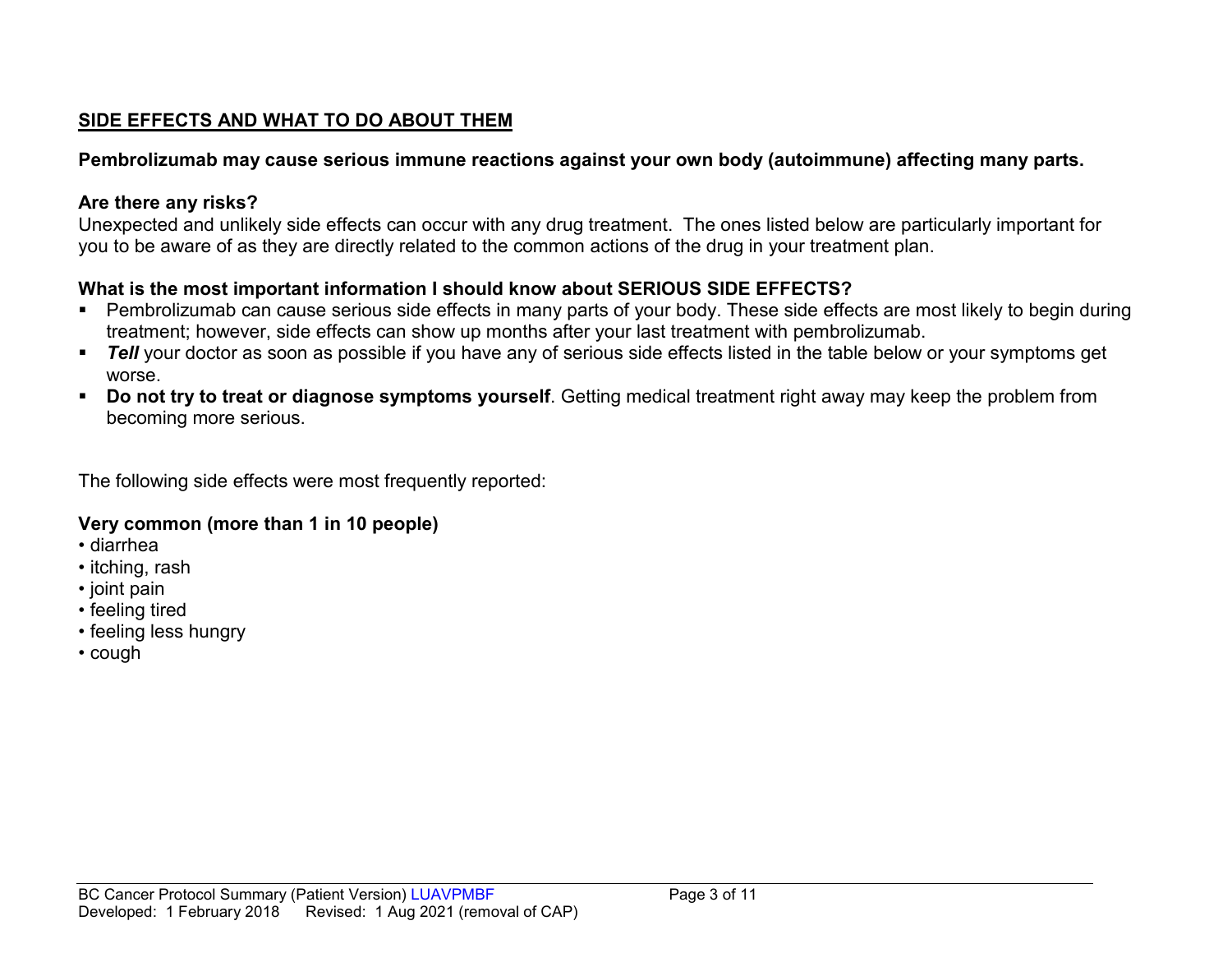| <b>SERIOUS SIDE EFFECTS</b>                                                             | How common is it?        |
|-----------------------------------------------------------------------------------------|--------------------------|
| Inflammation of the intestines (colitis)                                                | Common                   |
| Symptoms may include:                                                                   |                          |
| diarrhea (loose stools) or more bowel movements than usual. Do not treat the diarrhea   | (less than 1 in 10 but   |
| yourself.                                                                               | more than 1 in 100)      |
| blood or mucus in stools or dark, tarry, sticky stools<br>$\bullet$                     |                          |
| severe stomach pain (abdominal pain) or tenderness                                      |                          |
| Inflammation of the thyroid gland (hyperthyroidism, hypothyroidism)                     | Common                   |
| Symptoms may include:                                                                   |                          |
| rapid heart beat                                                                        | (less than 1 in 10 but   |
| weight loss or gain<br>$\bullet$                                                        | more than 1 in 100)      |
| increased sweating                                                                      |                          |
| hair loss<br>$\bullet$                                                                  |                          |
| feeling cold<br>$\bullet$                                                               |                          |
| constipation or diarrhea<br>$\bullet$                                                   |                          |
| your voice gets deeper<br>$\bullet$                                                     |                          |
| muscle aches                                                                            |                          |
| changes in sleep patterns                                                               |                          |
| Inflammation of the pituitary gland (hypophysitis, hypopituitarism, including secondary | Common                   |
| adrenal insufficiency)                                                                  |                          |
| Symptoms may include:                                                                   | (less than 1 in 10 but   |
| weight loss<br>$\bullet$                                                                | more than $1$ in $100$ ) |
| increased sweating, hot flashes                                                         |                          |
| hair loss (includes facial and pubic)<br>$\bullet$                                      |                          |
| feeling cold<br>$\bullet$                                                               |                          |
| headaches that will not go away or unusual headache<br>$\bullet$                        |                          |
| decreased sex drive<br>$\bullet$                                                        |                          |
| vision problems                                                                         |                          |
| excessive thirst and urination<br>$\bullet$                                             |                          |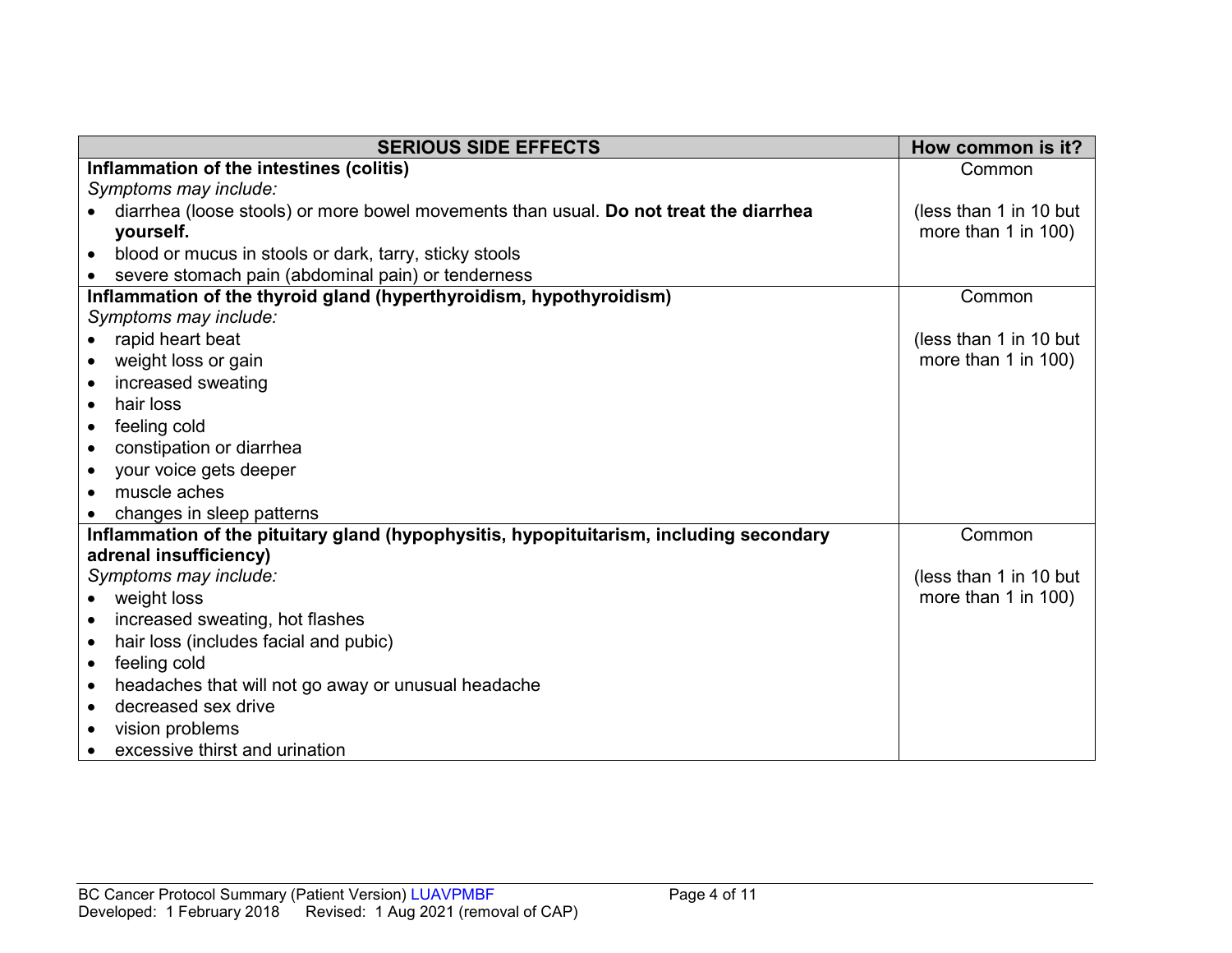| <b>SERIOUS SIDE EFFECTS</b>                                    | How common is it?       |
|----------------------------------------------------------------|-------------------------|
| Inflammation of the lungs (pneumonitis)                        | Common                  |
| Symptoms may include:                                          |                         |
| shortness of breath                                            | (less than 1 in 10 but  |
| chest pain                                                     | more than 1 in 100)     |
| coughing                                                       |                         |
| <b>Problems with muscles</b>                                   | Common                  |
| Symptoms may include:                                          |                         |
| back pain                                                      | (less than 1 in 10 but  |
| spasms                                                         | more than 1 in 100)     |
| weakness                                                       |                         |
| muscle pain                                                    |                         |
| <b>Skin problems</b>                                           | Common                  |
| Symptoms may include:                                          |                         |
| rash                                                           | (less than 1 in 10 but  |
| dry skin                                                       | more than 1 in 100)     |
| Problems in other organs (nervous system, eyes)                | Common                  |
| Symptoms may include:                                          |                         |
| tingling, numbness, lack of energy                             | (less than 1 in 10 but  |
| changes in eyesight                                            | more than 1 in 100)     |
| dizziness                                                      |                         |
| Inflammation of the liver (hepatitis)                          | Uncommon                |
| Symptoms may include:                                          |                         |
| nausea or vomiting                                             | (less than 1 in 100 but |
| more than 1 in 1000)<br>loss of appetite                       |                         |
| pain on the right side of your stomach<br>$\bullet$            |                         |
| yellowing of your skin or the whites of your eyes<br>$\bullet$ |                         |
| dark urine<br>$\bullet$                                        |                         |
| bleeding or bruise more easily than normal                     |                         |
| Inflammation of the kidneys (nephritis)                        | Uncommon                |
| Symptoms may include:                                          |                         |
| changes in the amount or colour of your urine                  | (less than 1 in 100 but |
|                                                                | more than 1 in 1000)    |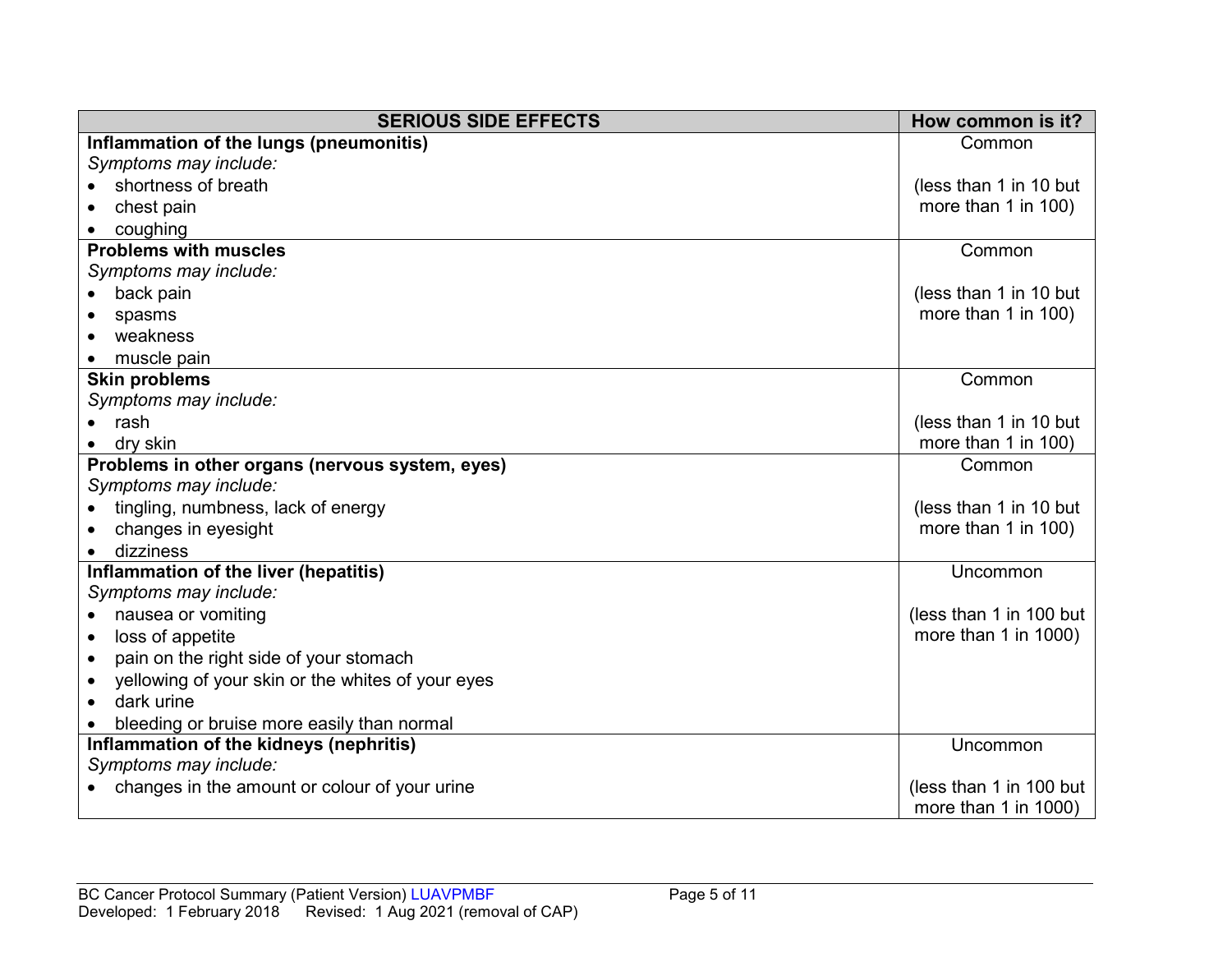| <b>SERIOUS SIDE EFFECTS</b>                     | How common is it?      |
|-------------------------------------------------|------------------------|
| Problems in the pancreas                        | Rare                   |
| Symptoms may include:                           |                        |
| abdominal pain                                  | (less than 1 in $1000$ |
| nausea and vomiting                             | but more than 1 in     |
|                                                 | 10000)                 |
| Blood sugar problems (type 1 diabetes mellitus) | Rare                   |
| Symptoms may include:                           |                        |
| hunger or thirst                                | (less than 1 in $1000$ |
| a need to urinate more often                    | but more than 1 in     |
| weight loss                                     | 10000)                 |
| <b>Infusion reactions</b>                       | Rare                   |
| Symptoms may include:                           |                        |
| shortness of breath                             | (less than 1 in $1000$ |
| itching or rash                                 | but more than 1 in     |
| dizziness                                       | 10000)                 |
| fever                                           |                        |
| wheezing                                        |                        |
| flushing                                        |                        |
| feeling like passing out                        |                        |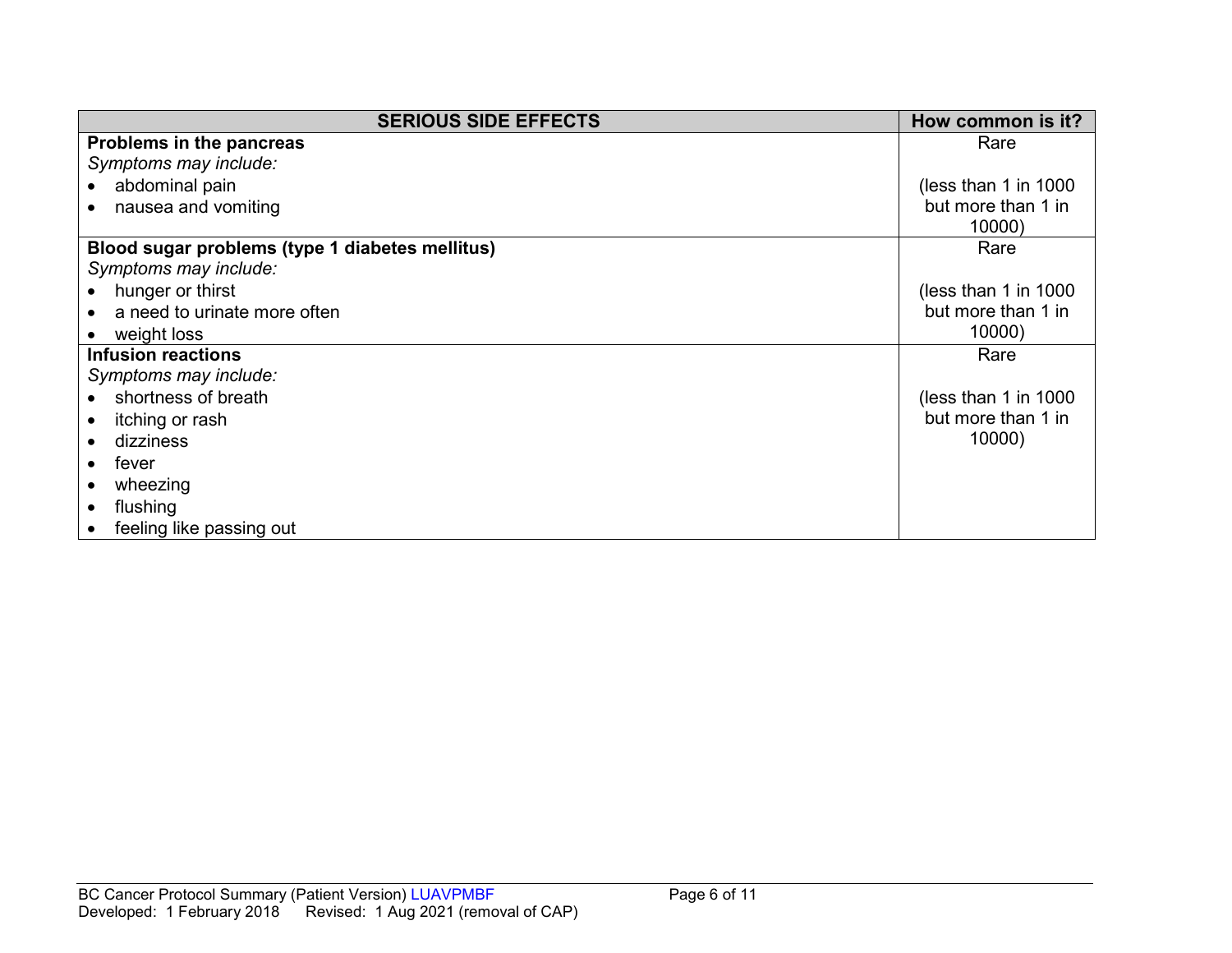| <b>OTHER SIDE EFFECTS</b>                                                                       | How common<br>is it? | <b>MANAGEMENT</b>                                                                                                                                                                                                                                                                                                                                                                                                                                                                                                                                  |
|-------------------------------------------------------------------------------------------------|----------------------|----------------------------------------------------------------------------------------------------------------------------------------------------------------------------------------------------------------------------------------------------------------------------------------------------------------------------------------------------------------------------------------------------------------------------------------------------------------------------------------------------------------------------------------------------|
| Pain or tenderness may occur where<br>the needle was placed.                                    | Very rare            | Apply cool compresses or soak in cool water for 15-20 minutes<br>several times a day.                                                                                                                                                                                                                                                                                                                                                                                                                                                              |
| Nausea and vomiting may occur after<br>your treatment. Most people have little<br>or no nausea. | Common               | You may be given a prescription for antinausea drug(s) to<br>$\bullet$<br>take before your treatment and/or at home. It is easier to<br>prevent nausea than treat it once it has occurred, so<br>follow directions closely.<br>Drink plenty of fluids.<br>$\circ$<br>Eat and drink often in small amounts.<br>Try the ideas in Food Choices to Help Control Nausea.*<br>If nausea and vomiting is persistent and you have other<br>symptoms of hepatitis, tell your doctor as soon as<br>possible. (see the table above for serious side effects.) |
| Fever may sometimes occur.                                                                      | Common               | Take acetaminophen (e.g., TYLENOL®) every 4-6 hours, to<br>$\bullet$<br>a maximum of 4 g (4000 mg) per day.<br>If you have other symptoms of colitis, tell your doctor as<br>soon as possible. (see the table above for serious side<br>effects.)                                                                                                                                                                                                                                                                                                  |
| <b>Constipation may sometimes occur.</b>                                                        | Common               | Exercise if you can.<br>$\bullet$<br>Drink plenty of fluids.<br>Try ideas in Suggestions for Dealing with Constipation.*<br>If you have other symptoms of colitis, tell your doctor as<br>soon as possible. (see the table above for serious side<br>effects.)                                                                                                                                                                                                                                                                                     |
| Headache may sometimes occur.                                                                   | Common               | Take acetaminophen (e.g., TYLENOL®) every 4-6 hours if<br>$\bullet$<br>needed, to a maximum of 4 g (4000 mg) per day.<br>If headache is persistent and you have other symptoms of<br>inflammation of glands or inflammation of the nerves,<br>tell your doctor as soon as possible. (see the table above<br>for serious side effects.)                                                                                                                                                                                                             |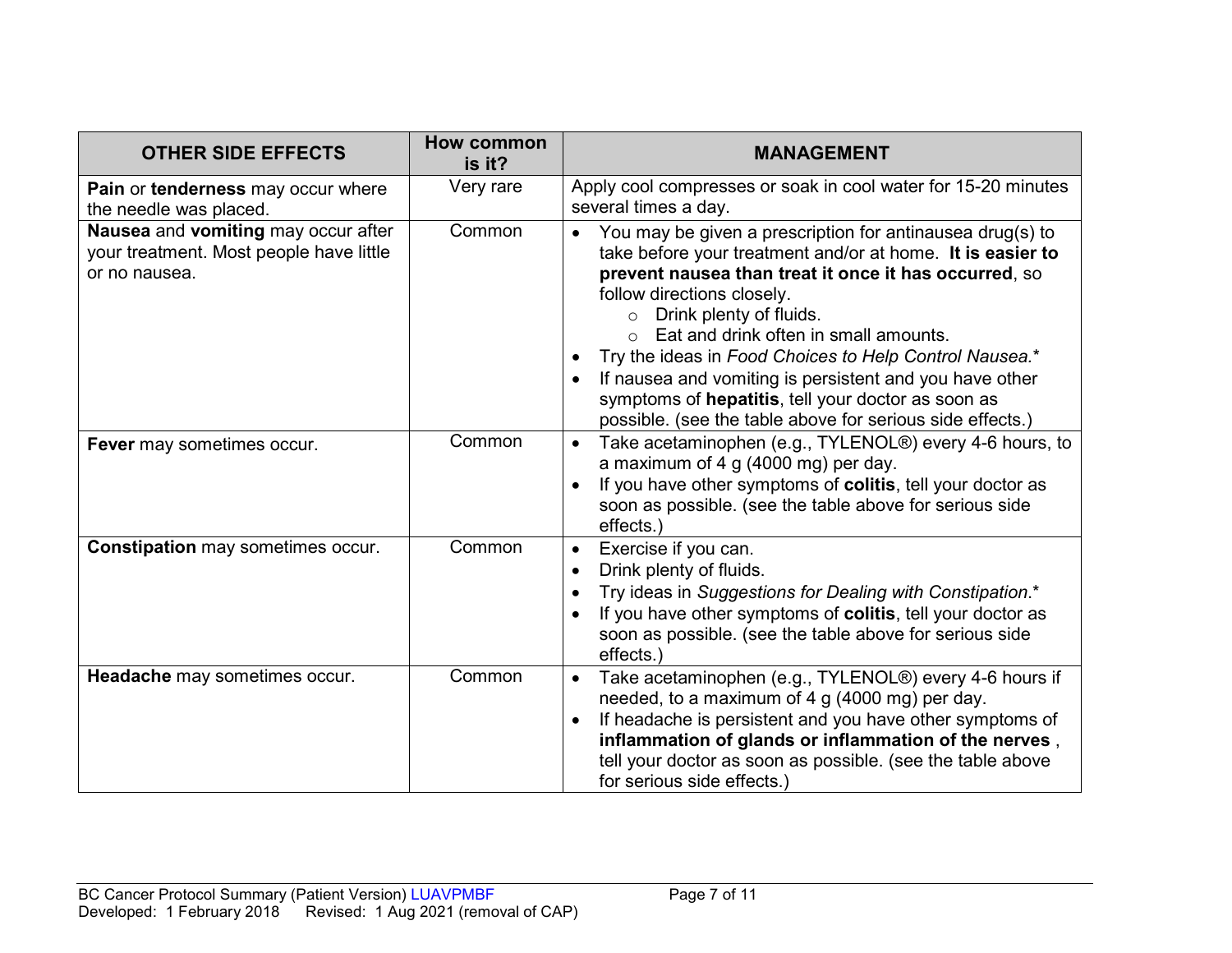| <b>OTHER SIDE EFFECTS</b>                                   | <b>How common</b><br>is it? | <b>MANAGEMENT</b>                                                                                                                                                                                                                                                                                                                                                    |
|-------------------------------------------------------------|-----------------------------|----------------------------------------------------------------------------------------------------------------------------------------------------------------------------------------------------------------------------------------------------------------------------------------------------------------------------------------------------------------------|
| Loss of appetite and weight loss<br>sometimes occur.        | Very common                 | Try the ideas in Food Ideas to Help with Decreased<br>Appetite.<br>If loss of appetite is persistent and you have other<br>symptoms of hepatitis, tell your doctor as soon as<br>possible. (see the table above for serious side effects.)                                                                                                                           |
| <b>Tiredness</b> and lack of energy may<br>sometimes occur. | Very common                 | Do not drive a car or operate machinery if you are feeling<br>tired.<br>Try the ideas in Your Bank to Energy Savings: Helping<br>People with Cancer Handle Fatigue.*<br>If tiredness is persistent and you have other symptoms of<br>hepatitis or inflammation of glands, tell your doctor as<br>soon as possible. (see the table above for serious side<br>effects. |
| Hair loss is rare with pembrolizumab.                       | Rare                        | If hair loss is a problem, refer to For the Patient: Hair Loss Due<br>to Chemotherapy.*                                                                                                                                                                                                                                                                              |

**\*Please ask your oncologist or pharmacist for a copy.**

**If you experience symptoms or changes in your body that have not been described above but worry you, or in any symptoms are severe, contact:**

 **\_\_\_\_\_\_\_\_\_\_\_\_\_\_\_\_\_\_\_\_\_\_\_\_ at telephone number:\_\_\_\_\_\_\_\_\_\_\_\_\_\_\_\_\_\_\_**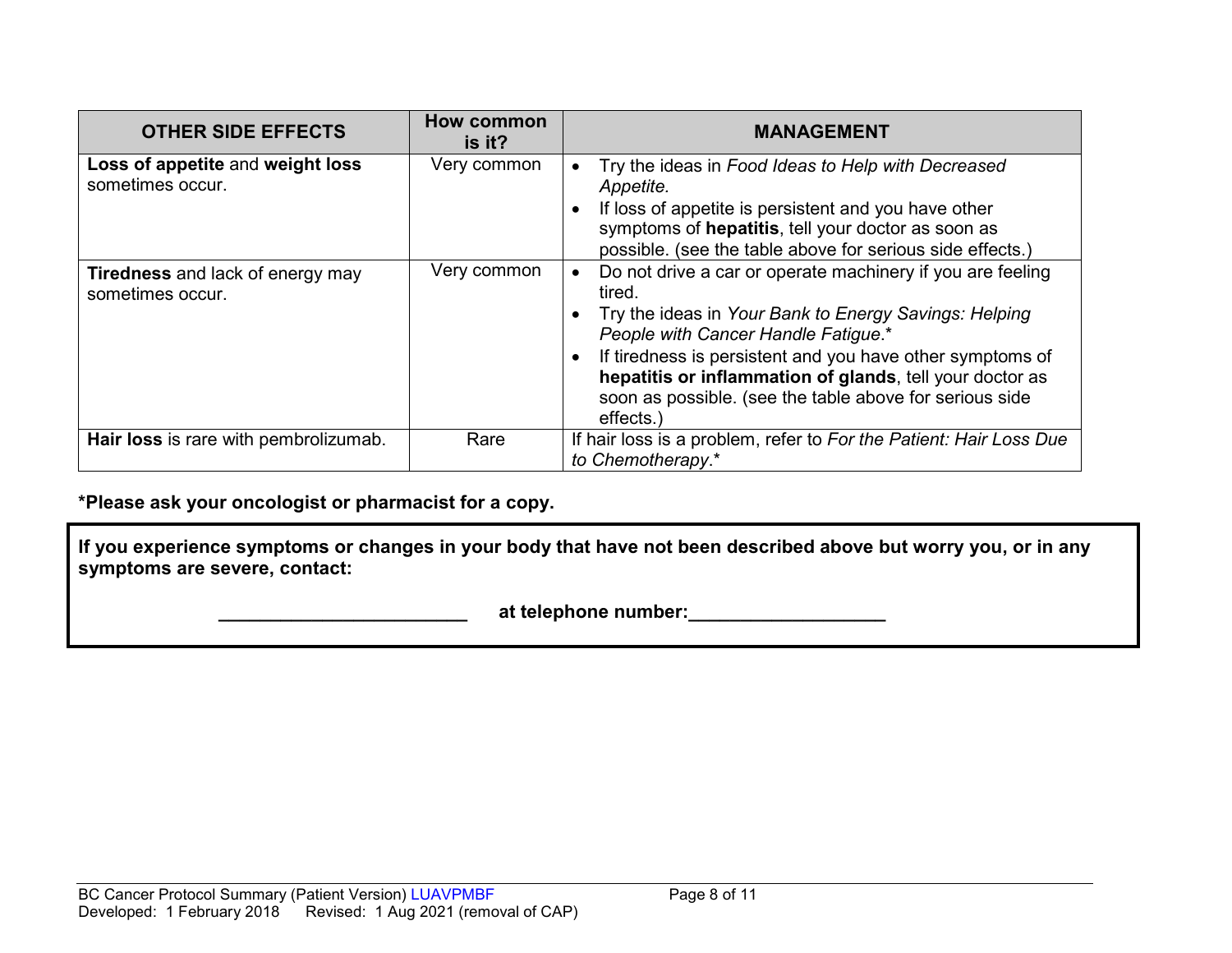| BC<br><b>MEDICAL</b><br><b>CAN</b><br><b>ALERT</b><br>CER<br><b>Provincial Health Services Authority</b><br><b>NAME</b>                                             | SEVERE IMMUNE-MEDIATED ADVERSE REACTIONS<br>Including enterocolitis, intestinal perforation, hepatitis,<br>including toxic epidermal)<br>dermatitis<br>necrolysis),<br>neuropathy, endocrinopathy, pneumonitis,<br>myositis,<br>myocarditis and toxicities in other organ systems. Duration<br>of risk after treatment is unknown. |
|---------------------------------------------------------------------------------------------------------------------------------------------------------------------|------------------------------------------------------------------------------------------------------------------------------------------------------------------------------------------------------------------------------------------------------------------------------------------------------------------------------------|
| has received<br>CHECKPOINT INHIBITOR IMMUNOTHERAPY:<br>Immune-Mediated Adverse Reactions<br>ALWAYS CARRY THIS CARD AND SHOW TO<br>PHYSICIANS INCLUDING ANESTHETISTS | FOR MORE INFORMATION:<br>www.bccancer.bc.ca/health-professionals/professional-resources/cancer-drug-manual<br>Rev Aug 2018                                                                                                                                                                                                         |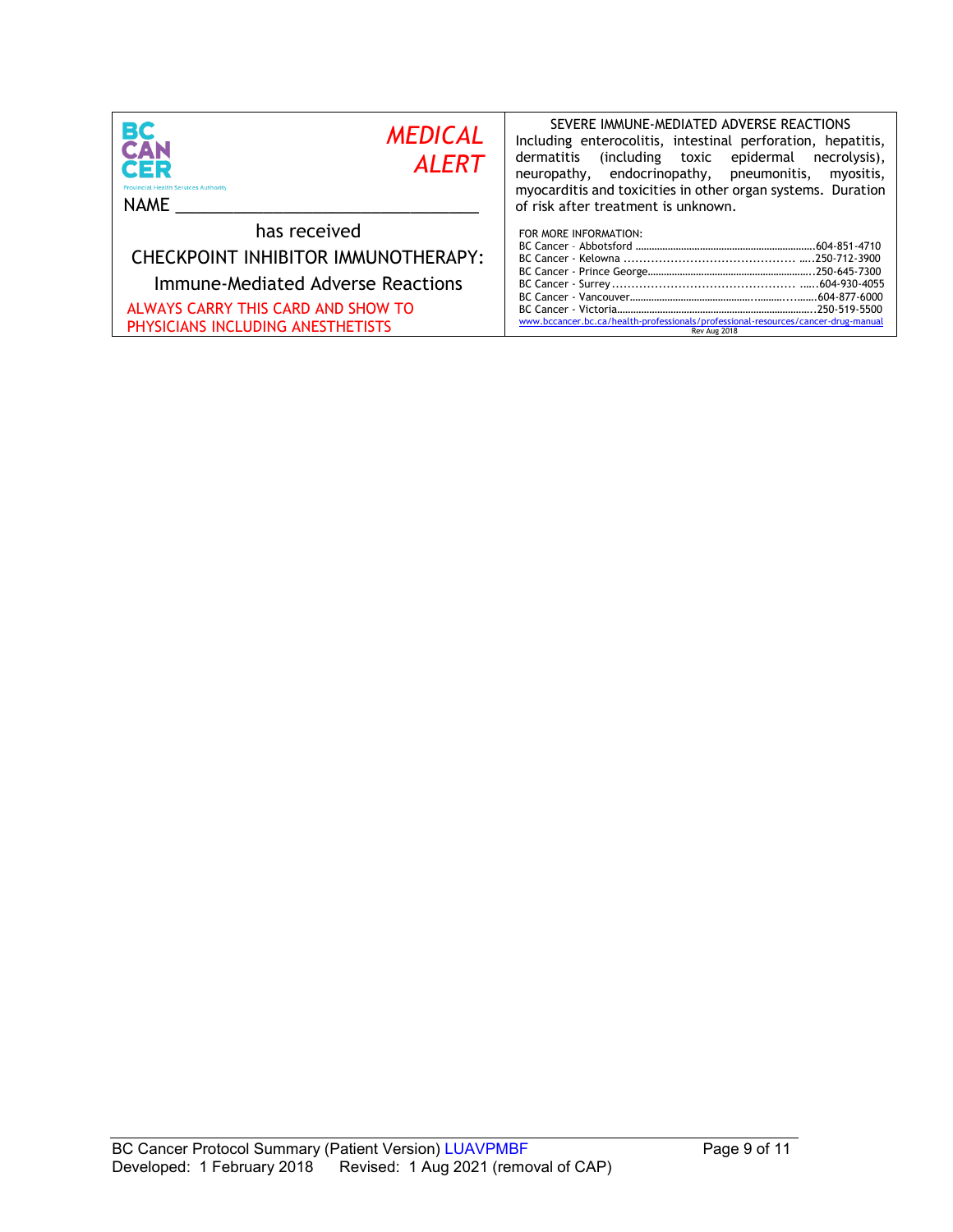| To Whom It May Concern:                                                                                                                                                                                                        |       |
|--------------------------------------------------------------------------------------------------------------------------------------------------------------------------------------------------------------------------------|-------|
|                                                                                                                                                                                                                                |       |
|                                                                                                                                                                                                                                |       |
| Medical Oncologist New York and Service Contract and Service Contract of the Contract of the Contract of the Contract of the Contract of the Contract of the Contract of the Contract of the Contract of the Contract of the C |       |
|                                                                                                                                                                                                                                |       |
|                                                                                                                                                                                                                                |       |
| This patient is receiving immunotherapy at the BC Cancer and is at risk of immune-related<br>toxicities which may be life threatening and require urgent management.                                                           |       |
| Immunotherapy toxicities are different from those encountered with standard chemotherapy                                                                                                                                       |       |
| or targeted therapies. The immune system may become dysregulated during immunotherapy<br>treatment, leading to symptoms and findings which mimic autoimmune disorders. Adverse                                                 |       |
| events can occur during or following treatment and can be life threatening. Any organ system                                                                                                                                   |       |
| in the body is at risk including, but not limited to:                                                                                                                                                                          |       |
| Lungs (pneumonitis, pleuritis, sarcoidosis)                                                                                                                                                                                    |       |
| Gastrointestinal (colitis, ileitis, pancreatitis)                                                                                                                                                                              |       |
| Liver (hepatitis)<br>Skin (rash, Stevens-Johnson syndrome)                                                                                                                                                                     |       |
| Endocrine (hypophysitis, adrenal insufficiency, hypo/hyperthyroidism, type 1 diabetes mellitus)<br>Renal (interstitial nephritis)                                                                                              |       |
| Blood (hemolytic anemia, thrombocytopenia, neutropenia)                                                                                                                                                                        |       |
| Neurologic (encephalitis, Guillain-Barré syndrome, meningitis, myasthenia gravis, neuropathy)<br>Musculoskeletal (myositis, arthritis)                                                                                         |       |
| Cardiovascular (pericarditis, myocarditis, vasculitis)                                                                                                                                                                         |       |
| Ophthalmologic (uveitis, scleritis, episcleritis, conjunctivitis, retinitis)                                                                                                                                                   |       |
| Management of immune-related toxicities necessitates prompt coordination with a medical<br>oncologist with initiation of high dose corticosteroids, and may require referral to the                                            |       |
| appropriate subspecialty. If you suspect your patient is presenting with immune-related                                                                                                                                        |       |
| toxicity, please contact the patient's medical oncologist directly or if after hours contact the                                                                                                                               |       |
| on-call physician, or as per your local centre's process (next page). Additional information on<br>immunotherapy toxicity treatment algorithms is located at the end of the above posted                                       |       |
| protocol at www.bccancer.bc.ca.                                                                                                                                                                                                |       |
|                                                                                                                                                                                                                                |       |
|                                                                                                                                                                                                                                |       |
| BC Cancer Systemic Therapy Program<br>Developed: 28 Nov 2017<br>Revised:                                                                                                                                                       | $1/2$ |
| www.bccancer.bc.ca                                                                                                                                                                                                             |       |